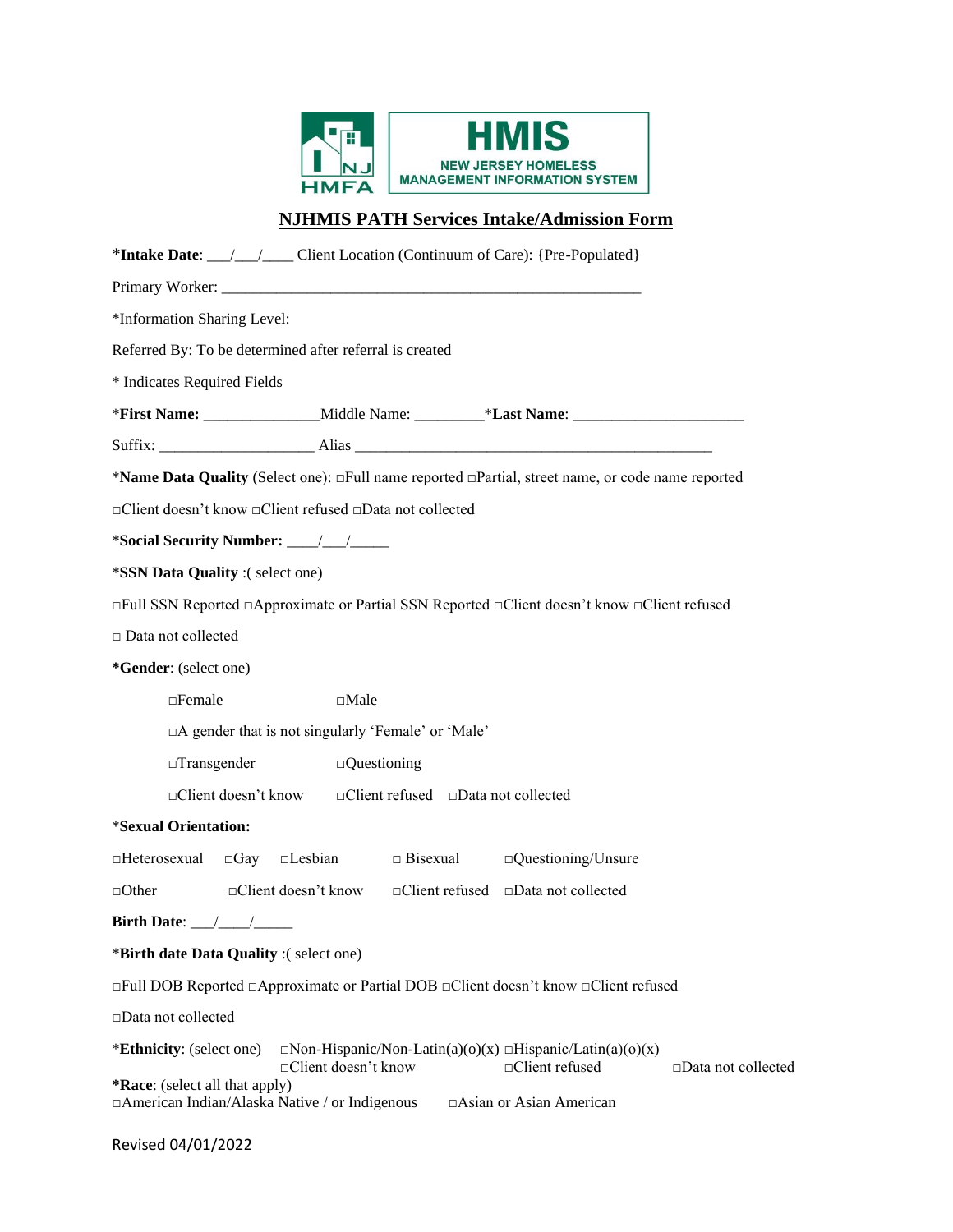□Black/African American, or African □Native Hawaiian/Pacific Islander □White □Client doesn't know □Client refused □Data not collected

**\*Veteran Status**: (select one)

□No □Yes □Client doesn't know □Client refused □Data not collected

# **Prior Living Situation**

**\*Type of Residence:** (select one)

# **-Homeless Situation-**

□Place not meant for habitation (e.g., a vehicle, an abandoned building, bust/train subway station/airport or anywhere outside)

□Emergency Shelter, including hotel or motel paid for with emergency shelter voucher, or RHY-funded Host Home Shelter

□Safe Haven

### **-Institutional Situations-**

□Foster care home or foster care group home

 $\Box$ Hospital or other residential non-psychiatric medical facility

□Jail, prison or juvenile detention facility

□Long-term care facility or nursing home

□Psychiatric Hospital or other psychiatric facility

□Substance abuse treatment facility or detox center

### **-Temporary and Permanent Housing Situation-**

□Residential project or halfway house with no homeless criteria

□Hotel or motel paid for without emergency shelter voucher

□Transitional housing for homeless persons (including homeless youth)

□Host Home (non-crisis)

□Staying or living in a friend's room, apartment or house

□Staying or living in a family member's room, apartment or house

□Rental by client, with GPD TIP subsidy

□Rental by client, with VASH subsidy

□Permanent Housing (other than RRH) for formerly homeless persons

 $\Box$ Rental by client, with RRH or equivalent subsidy

□Rental by client, with HCV voucher (tenant or project based)

 $\Box$ Rental by client in a public housing unit

 $\Box$ Rental by client, no ongoing housing subsidy

□Rental by client, with other ongoing housing subsidy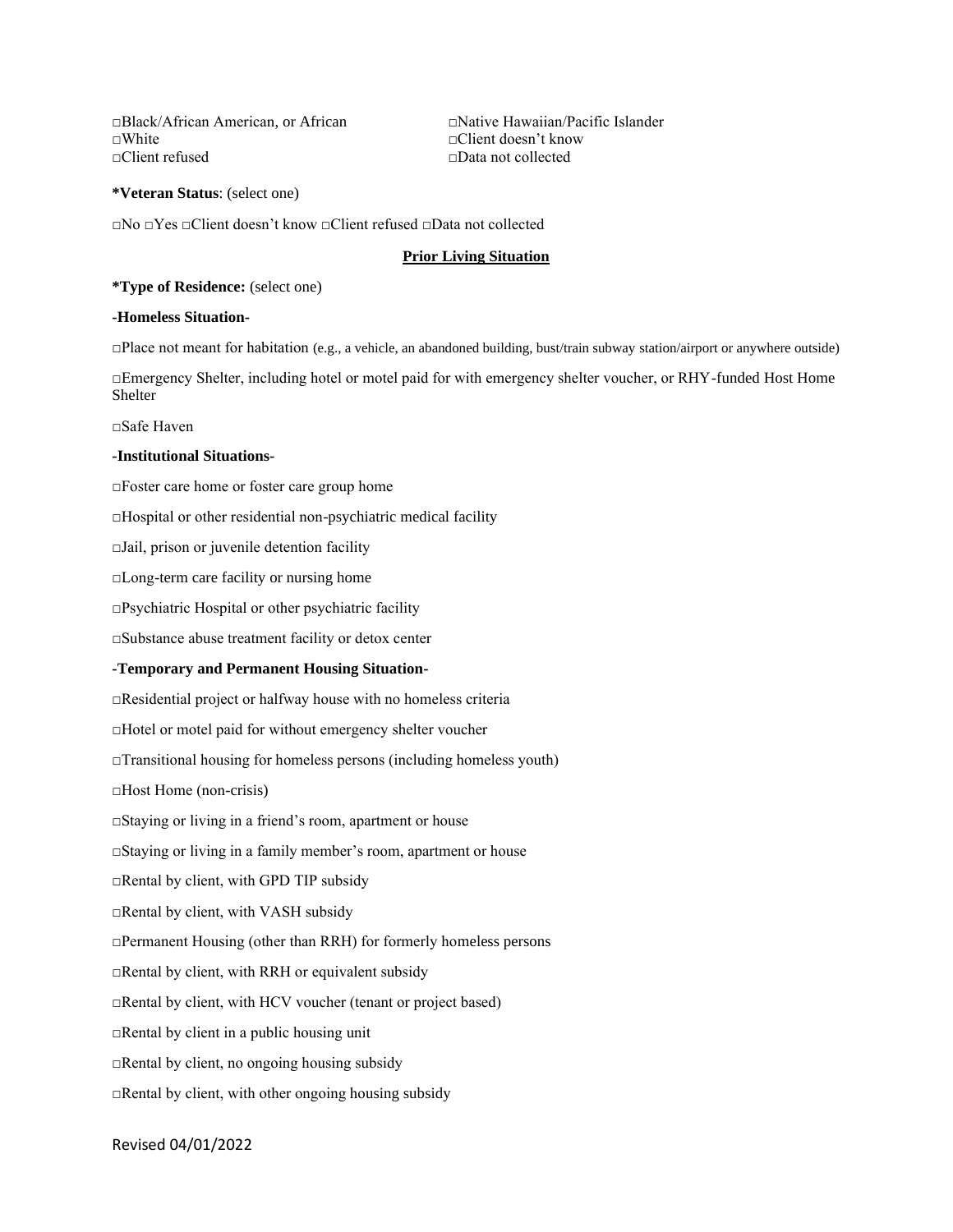$\Box$ Owned by client, with ongoing housing subsidy

□Owned by client, no ongoing housing subsidy

# **-Unknown Options-**

□Client doesn't know

□Client refused

□Data not collected

# **\*Length of stay in Prior Living Situation** (select one)

| $\Box$ One night or less                                                                                                                                                                                                                                                             | $\Box$ Two to six nights                                                   |  |  |  |  |  |  |  |
|--------------------------------------------------------------------------------------------------------------------------------------------------------------------------------------------------------------------------------------------------------------------------------------|----------------------------------------------------------------------------|--|--|--|--|--|--|--|
| $\square$ One week or more, but less than one month                                                                                                                                                                                                                                  | $\Box$ One month or more, but less than 90 day's                           |  |  |  |  |  |  |  |
| $\square$ 90 days or more, but less than one year                                                                                                                                                                                                                                    | $\Box$ One year or longer                                                  |  |  |  |  |  |  |  |
| $\Box$ Client doesn't know                                                                                                                                                                                                                                                           | $\Box$ Client refused                                                      |  |  |  |  |  |  |  |
| $\Box$ Data not collected                                                                                                                                                                                                                                                            |                                                                            |  |  |  |  |  |  |  |
| Did you stay less than 7 nights? $\Box$ No $\Box$ Yes                                                                                                                                                                                                                                |                                                                            |  |  |  |  |  |  |  |
| *On the night before did you stay on the streets, ES or SH? $\Box$ No $\Box$ Yes                                                                                                                                                                                                     |                                                                            |  |  |  |  |  |  |  |
| *Approximate date homelessness started: / /                                                                                                                                                                                                                                          |                                                                            |  |  |  |  |  |  |  |
| *(Regardless of where they stayed last night) Number of times the client has been on the streets, in ES, or SH<br>in the past three years including today: (select one)                                                                                                              |                                                                            |  |  |  |  |  |  |  |
| $\Box$ One Time $\Box$ Two Times                                                                                                                                                                                                                                                     | $\Box$ Three Times $\Box$ Four or more times<br>$\Box$ Client doesn't know |  |  |  |  |  |  |  |
| $\sim$ 1. $\sim$ 1. $\sim$ 1. $\sim$ 1. $\sim$ 1. $\sim$ 1. $\sim$ 1. $\sim$ 1. $\sim$ 1. $\sim$ 1. $\sim$ 1. $\sim$ 1. $\sim$ 1. $\sim$ 1. $\sim$ 1. $\sim$ 1. $\sim$ 1. $\sim$ 1. $\sim$ 1. $\sim$ 1. $\sim$ 1. $\sim$ 1. $\sim$ 1. $\sim$ 1. $\sim$ 1. $\sim$ 1. $\sim$ 1. $\sim$ |                                                                            |  |  |  |  |  |  |  |

□Client Refused □Data not collected

| *Total number of months homeless on the street, in ES or SH in the past three years: (select one) |  |  |
|---------------------------------------------------------------------------------------------------|--|--|
|---------------------------------------------------------------------------------------------------|--|--|

| $\Box$ One month (this time is the first month) |  |  |  |  |  |  |  |
|-------------------------------------------------|--|--|--|--|--|--|--|
|-------------------------------------------------|--|--|--|--|--|--|--|

 $\Box$ 9  $\Box$ 10  $\Box$ 11  $\Box$ 12  $\Box$  More than 12 months  $\Box$  Client doesn't know  $\Box$  Client Refused

□Data not collected

# **Chronically Homeless (auto-calculated)**

# **Current Living Situation:**

## **-Homeless Situation-**

□Place not meant for habitation (e.g., a vehicle, an abandoned building, bust/train subway station/airport or anywhere outside)

□Emergency Shelter, including hotel or motel paid for with emergency shelter voucher, or RHY-funded Host Home Shelter

□Safe Haven

### **Unknown Options-**

□Other

□Worker unable to determine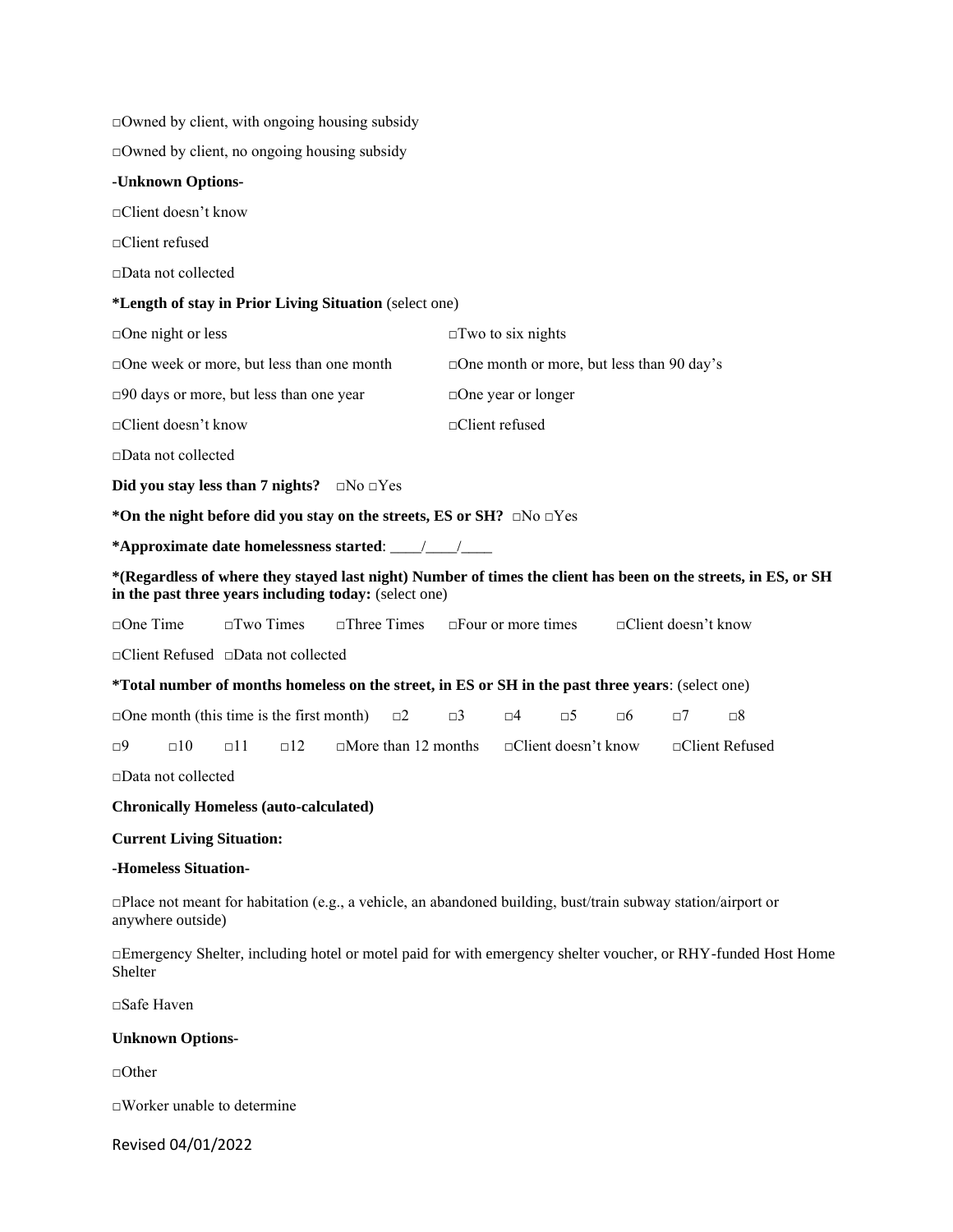\***Income from any source:** □No □Yes □Client doesn't know □Client refused □Data not collected

\***Monthly Income Sources:** (select all that apply)

□Earned Income \$\_\_\_\_\_\_

 $\square$ SSI: \$

□VA service-connected disability compensation \$\_\_\_\_\_\_\_

□Private disability insurance \$\_\_\_\_\_\_\_

 $\Box$ TANF \$

□Retirement income from SSA \$ \_\_\_\_\_\_\_

 $\Box$ Child Support \$

 $\Box$  Other \$

□Unemployment Insurance \$\_\_\_\_\_\_

 $\Box$ SSDI \$

□VA non-service-connected disability pension \$\_\_\_\_\_\_

□Worker's compensation \$\_\_\_\_\_\_

 $\Box$ General public assistance \$ $\Box$ 

□Pension or retirement income from a former job \$\_\_\_\_\_\_

□Alimony or other spousal support \$

#### **\*Non-Cash Benefits from any source: (select one)**

□No □Yes □Client doesn't know □Client refused □Data not collected

\***Non-Cash Benefits**: (select all that apply)

□SNAP (Food Stamps) □Special Supplemental Nutrition Program for Women, Infants, &

Children (WIC)

□TANF Child Care services □TANF transportation services

□Other TANF-funded services □Section 8, public housing, or other ongoing rental assistance

□Temporary Rental Assistance □Other source:

# **\*Covered by Health Insurance: (select one; if answer is yes please complete below)**

□No □Yes □Client doesn't know □Client refused □Data not collected

MEDICAID: □No □Yes MEDICARE: □No □Yes

State Children's Health Insurance program: □No □Yes

Veterans Administrations (VA) Medical Services: □No □Yes

Employer-Provided Health Insurance: □No □Yes

Health Insurance obtained through COBRA: □No □Yes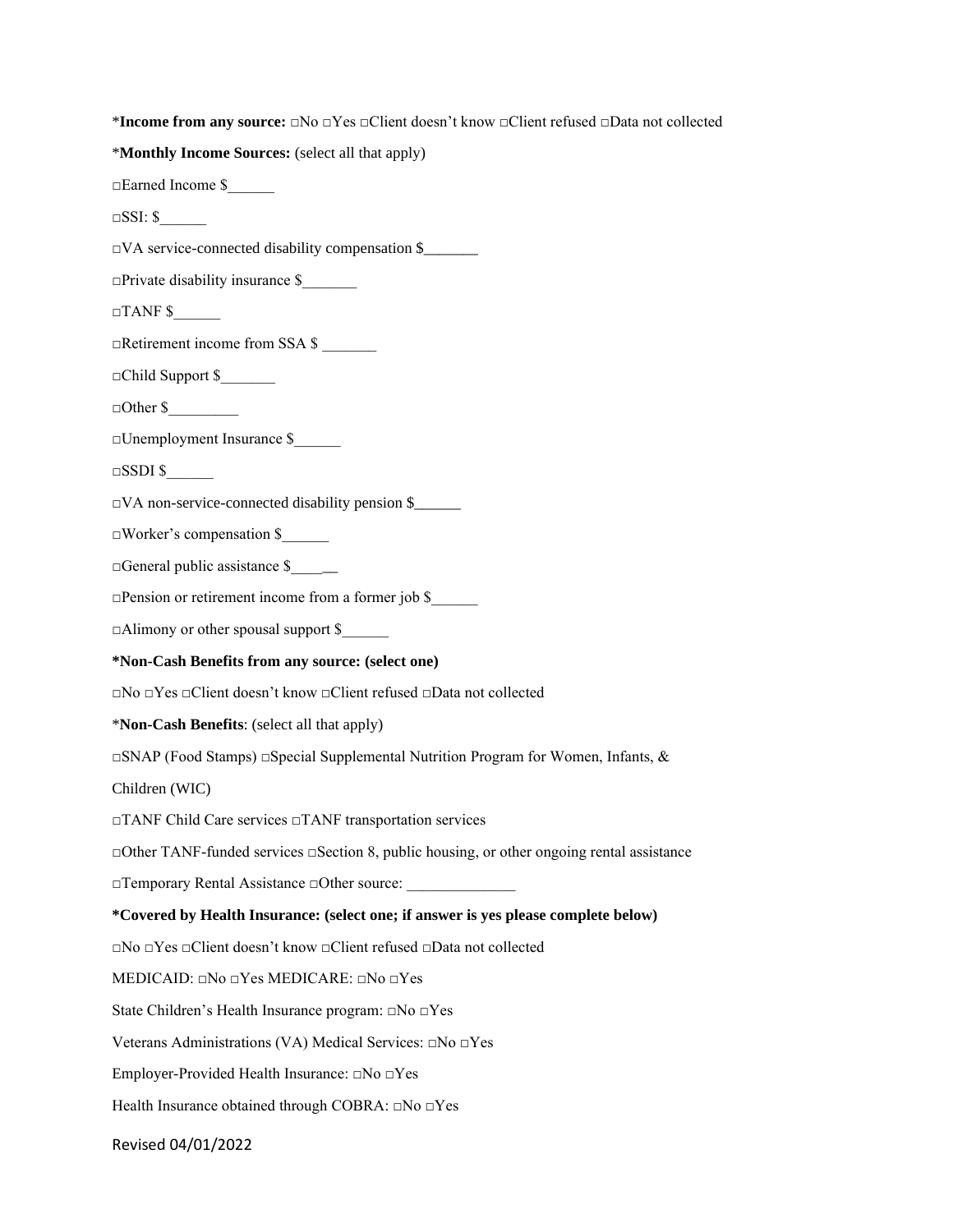Private Pay Health Insurance No □Yes

State Health Insurance for Adults: □No □Yes

Indian Health Insurance: □No □Yes

Other:  $\square$ No  $\square$ Yes – Please specify:

# **Special Needs:**

### **\*Physical Disability (select one)**

□No □Yes □Client doesn't know □Client refused □Data not collected

**(If Yes)Expected to be of long-continued and indefinite duration and substantially impairs ability to live**

**independently?** □No □Yes □Client doesn't know □Client refused □Data not collected

\***Developmental Disability**: (select one)

□No □Yes □Client doesn't know □Client refused □Data not collected

\***Chronic Health Condition:** (select one)

□No □Yes □Client doesn't know □Client refused □Data not collected

**(If Yes)Expected to be of long-continued and indefinite duration and substantially impairs ability to live**

**independently?** □No □Yes □Client doesn't know □Client refused □Data not collected

#### **\*HIV/AIDS: (select one)**

□No □Yes □Client doesn't know □Client refused □Data not collected

#### **\*Mental Health Problem: (select one)**

□No □Yes □Client doesn't know □Client refused □Data not collected

**(If client has a mental health problem) Expected to be of long-continued and indefinite duration and**

### **substantially impairs ability to live independently?**

□No □Yes □Client doesn't know □Client refused □Data not collected

#### **\*Substance Abuse: (select one)**

□No □Alcohol Abuse □Drug Abuse □Both Alcohol & Drug Abuse □Client doesn't know

□Client refused □Data not collected

(**If client has a substance abuse problem) Expected to of long-continued and indefinite duration and substantially impairs ability to live independently?**

□No □Yes □Client doesn't know □Client refused □Data not collected

**Disabling Condition (auto-calculated)**

### **Domestic Violence**

\***Information Date:** \_\_\_\_\_\_\_\_\_\_\_\_\_\_\_\_\_\_\_\_\_\_\_\_\_\_\_\_\_\_\_\_\_\_

**\*Domestic Violence Victim/Survivor**: (select one)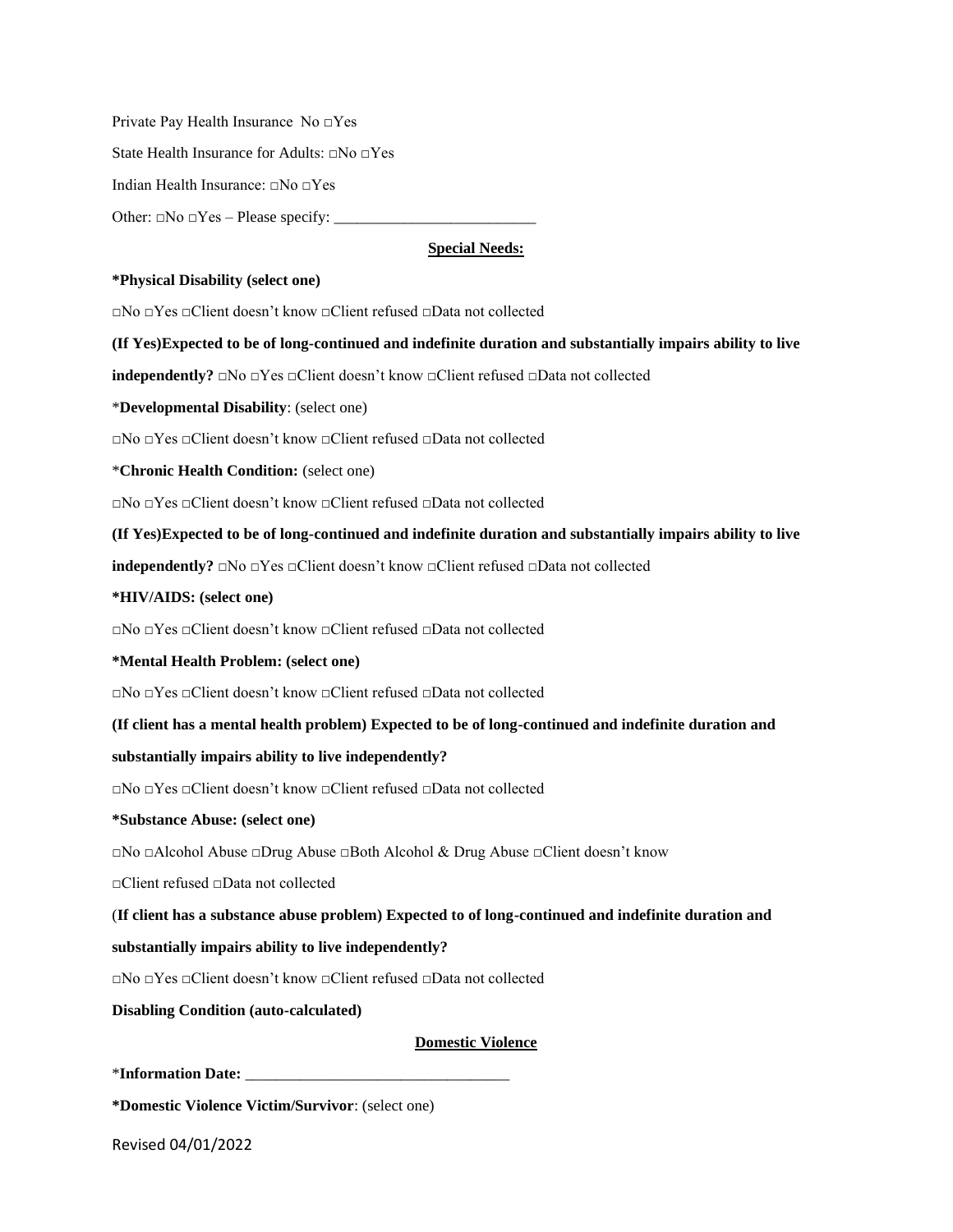□No □Yes □Client doesn't know □Client refused □Data not collected **\*(If Yes) When experience occurred: (select one)** □Within the past three months □Client doesn't know □Three to six months ago □Client refused □From six to twelve months ago □Data not collected □More than a year ago **\*Are you currently fleeing? (select one)** □No □Yes □Client doesn't know □Client refused □Data not collected

**Engagement Date: \_\_\_/\_\_\_/\_\_\_\_**

# **PATH STATUS:**

**Date of Status Determination**: \_\_\_\_/\_\_\_\_/\_\_\_\_ **Client Became Enrolled in PATH**: □No □Yes

#### **\*Connection with SOAR: (select one)**

□No □Yes □Client doesn't know □Client Refused □Data not collected

## **Household Program Enrollment:**

#### **\*Individual/Family Type:**

□Individual Male □Two Parent Family – Adult

□Individual Female □Two Parent Family – Youth

□Individual Male Youth (<18) □Adult Couple w/o Children

□Individual Female Youth (<18) □Household w/only Children

□Single Parent Family – Male Head □Other household type

□Single Parent Family – Female Head □Household member - adult

□Single Parent Family – Youth Head □Household member – child

**Household Size** \_\_\_\_\_\_\_\_\_\_\_\_

**\*Zip Code of Last Permanent Address: \_\_\_\_\_\_\_\_ (enter five 9's if they don't know zip code)**

#### **Zip Code Data Quality: (select one)**

□Full/Partial Zip Code Reported □Don't know □Refused

### **\*Referral from Hospital: (select one)**

□State Hospital □County Hospital □Short-Term Care Facility/Involuntary Psychiatric Unit

□Other Hospital □Other Unknown □Not referred from Hospital

**PATH Enrollment Status: (select one)** □New Enrollee □Transfer